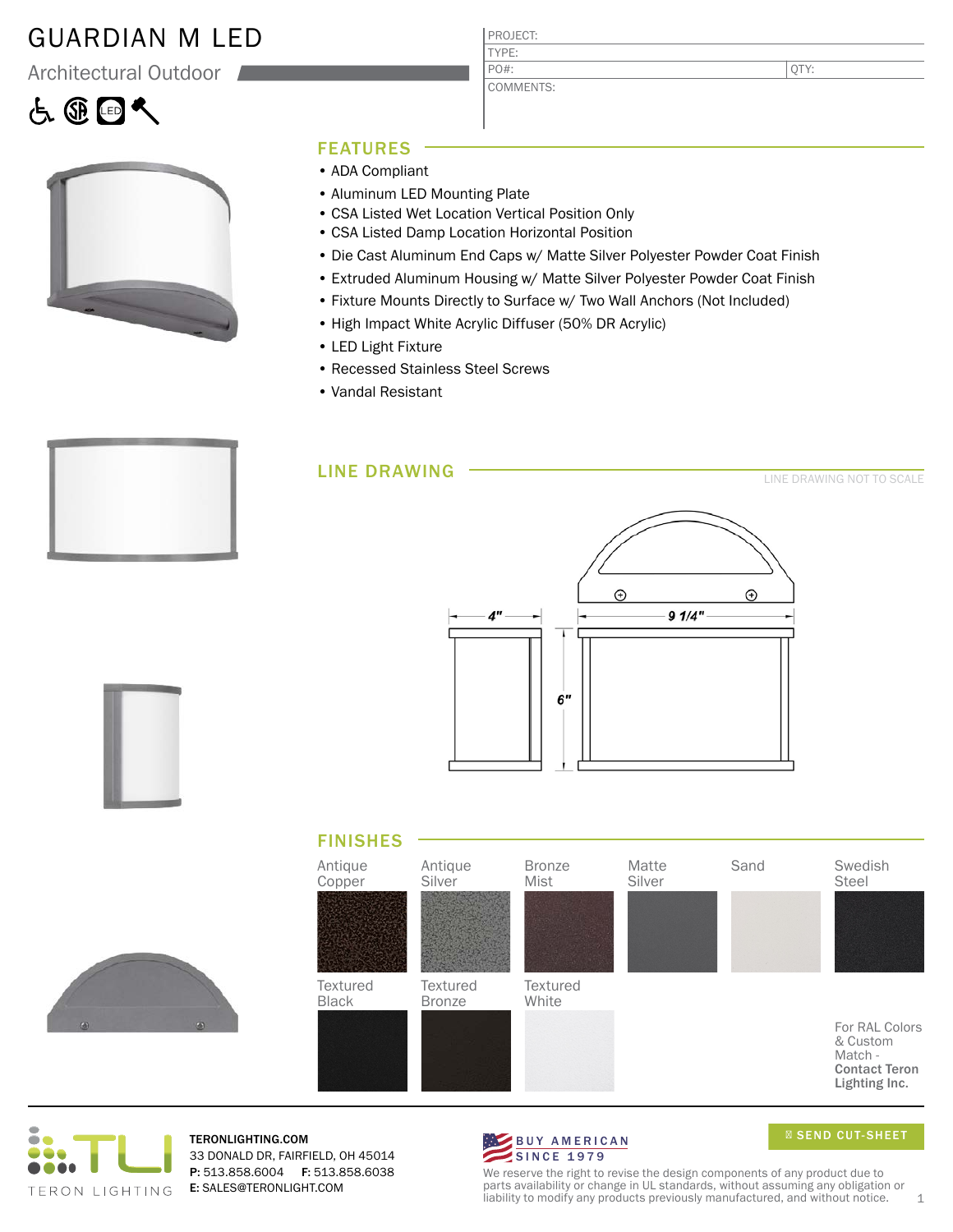### GUARDIAN M LED

Architectural Outdoor

## 占田国人

## PROJECT:

COMMENTS:

TYPE:

PO#:  $|\text{QTY:}|$ 

| SOURCE/WATTAGE                                                                                                                                                               | <b>VOLTAGE</b> | <b>DIMMING DRIVER</b>                    |  |
|------------------------------------------------------------------------------------------------------------------------------------------------------------------------------|----------------|------------------------------------------|--|
| L12.3-350mA - 12.3W @350mA<br><b>Constant Current Driver</b><br>L12.3-TE350 - 12.3W @350mA ELV<br>Low Voltage 2-Wire Electronic Driver,<br>(Drivers Dimmable at 120V or 277V | 120 - 277V     | <b>Not Applicable</b>                    |  |
|                                                                                                                                                                              |                |                                          |  |
| 12.3-350mA                                                                                                                                                                   | $120 - 277V$   | Not Applicable                           |  |
|                                                                                                                                                                              |                | With Either Triac or Electronic Dimmers) |  |

Example ^ (may not represent a manufacturable product)

### Aesthetics & Options

| <b>TRIM</b>                                            | <b>FINISH</b>                                                                                                                                                                                                                                              | <b>COLOR TEMP</b>                                                                                    | <b>OPTIONS</b>                                                                                  |  |
|--------------------------------------------------------|------------------------------------------------------------------------------------------------------------------------------------------------------------------------------------------------------------------------------------------------------------|------------------------------------------------------------------------------------------------------|-------------------------------------------------------------------------------------------------|--|
| Not<br>Applicable                                      | AC - Antique Copper TB - Textured<br><b>Black</b><br>AS - Antique Silver<br><b>BZ</b> - Textured<br><b>BT</b> - Bronze Mist<br><b>Bronze</b><br><b>SM</b> - Matte Silver<br>TW - Textured<br>(Standard)<br>White<br>SN - Sand<br><b>SW</b> - Swedish Steel | 30K - 3000K Color Temp<br>35K - 3500K Color Temp<br>40K - 4000K Color Temp<br>50K - 5000K Color Temp | SP - Surge Protector<br><b>OEL</b> - Single End Window<br>TEL - Twin End Windows<br>(Both Ends) |  |
| ORDER INFO                                             |                                                                                                                                                                                                                                                            |                                                                                                      |                                                                                                 |  |
| Not Applicable                                         | AC                                                                                                                                                                                                                                                         | 30K                                                                                                  | SP                                                                                              |  |
| Example ^ (may not represent a manufacturable product) |                                                                                                                                                                                                                                                            |                                                                                                      |                                                                                                 |  |
| <b>SOURCE</b><br><b>PROD</b>                           | <b>30K SPECS</b>                                                                                                                                                                                                                                           |                                                                                                      |                                                                                                 |  |
| <b>GRDM</b><br>L12.3                                   | $\cdot$ 80 CRI Typ.<br>$•30K - 3000K$<br>Color Temp<br>• 1740 LED<br>Source Lumens<br>• 141.5 LED Source<br>Lumens Per Watt                                                                                                                                |                                                                                                      |                                                                                                 |  |
| REPLACEMENT PART                                       | <b>PART NO</b><br><b>NOTES</b>                                                                                                                                                                                                                             |                                                                                                      |                                                                                                 |  |

White Acrylic LED Lens | 3036460

Don't see the configuration you are looking for? Call us today at (513) 858-6004



TERONLIGHTING.COM 33 DONALD DR, FAIRFIELD, OH 45014 P: 513.858.6004 F: 513.858.6038 E: SALES@TERONLIGHT.COM



SEND CUT-SHEET

We reserve the right to revise the design components of any product due to parts availability or change in UL standards, without assuming any obligation or liability to modify any products previously manufactured, and without notice. 2